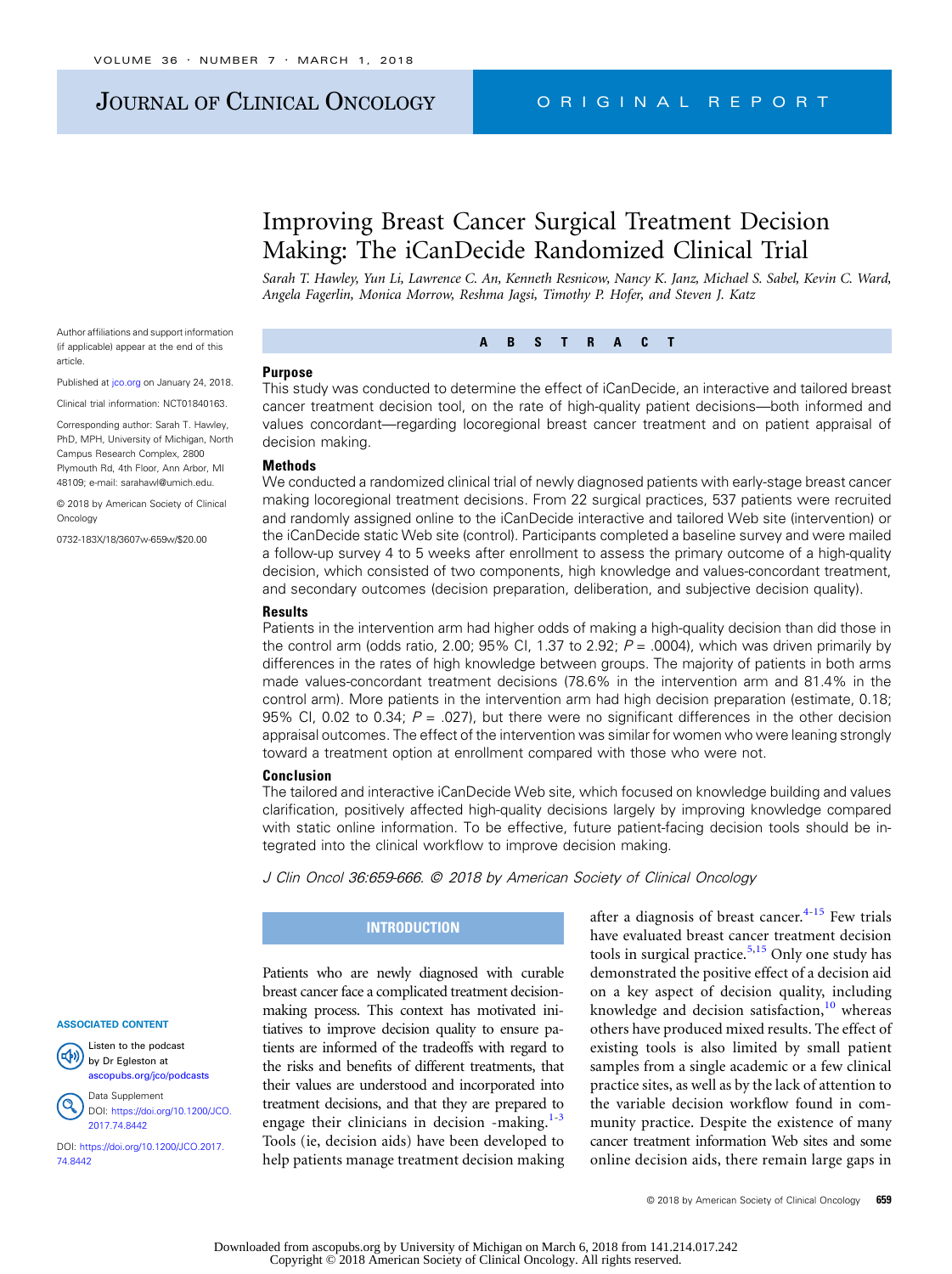a patient's level of knowledge about his or her treatment options, even after surgery.<sup>16,[17](#page-6-0)</sup> Furthermore, patients themselves report a strong desire for assistance with cancer treatment decisions.

To address these gaps, we conducted a large randomized controlled trial of an interactive and comprehensive version of a decision tool, called iCanDecide, which covered both locoregional and systemic treatment decision making for patients with breast cancer, and was tailored to their age, race, timing of surgical consult, and values clarification feedback compared with a static version that emulated contemporary, quality Web sites typical of those available to patients; the iCanDecide intervention Web site is available online.<sup>18</sup> We hypothesized that patients with breast cancer who viewed the intervention version of iCanDecide would have higher rates of both aspects of a high-quality decisions, defined as a decision that is both informed and values concordant, $19$  would be more prepared to make their treatment decisions, and would appraise their decisions more positively than patients who viewed the control version that was similar to quality contemporary Web sites.<sup>3,20</sup>

## **METHODS**

#### Overall Design

This study was based a conceptual framework for improving decision making, informed by our preliminary studies and theory.<sup>[21-28](#page-6-0)</sup> We performed a patient-level multisite randomized controlled trial in 22 surgical practices in four states from February 2014 to May 2016. Eligible consenting patients within each practice were randomly assigned to the intervention (tailored and interactive) or control (static information) version of the iCanDecide Web site. The study received institutional review board approval from the University of Michigan and the participating practices. The protocol was published before the completion of recruitment.<sup>26</sup>

#### Practice Recruitment

We recruited practices directly in geographic areas with diverse populations. Each practice, which ranged from one to five surgeons, received \$1,000 for participation and was visited by the study team to provide training. Practices were responsible for having someone (eg, a surgeon or nurse) offer study information packets to eligible women and for providing monthly recruitment reports. Practices were given iPads to encourage participation from patients with limited access to the Internet.

### Participants and Procedures

Eligible patients were women with a new diagnosis of early-stage (I to II) breast cancer between the ages of 21 and 84 years who had not yet received surgical treatment and who did not have a contraindication for either mastectomy or breast conservation therapy. Women who received neoadjuvant chemotherapy were eligible if actively considering surgical options. We used a flexible approach to enrollment—patients could enroll before or after their first surgical consultation visit—on the basis of extensive pilot work with surgical practices. Only one practice  $(n = 2$  enrolled patients) opted to invite patients before surgical consultation.

The study packet included an introductory letter, Web site login information, and \$20. Once logged in, participants consented online, completed a short survey, and were allocated to a study arm using random assignment stratified by site, age, race, education, and the timing of surgical consult. Two weeks after enrollment, women with invasive breast cancer were encouraged to log back into the tool to view a systemic treatment module. The first follow-up survey was mailed 4 weeks after enrollment, with a second survey mailed 9 months later. A modified Dillman method $^{29}$  $^{29}$  $^{29}$ was used to encourage survey completion at each time point (mailed survey, telephone reminder, resending survey, and telephone option). This work reports the results of the first follow-up survey.

#### Intervention and Control Arms

Participants were randomly assigned online to either an interactive and tailored iCanDecide Web site (intervention) or to the static iCanDecide Web site (control). Both versions were based on an existing prototype<sup>[3](#page-6-0)</sup> that was developed according to criteria outlined by the International Patient Decision Aids Standards<sup>30</sup> using user-centered design.<sup>31</sup> Both versions were based on extensive piloting feedback from clinicians and patients with breast cancer. Patients were blinded to the true intervention arm as both versions had the same name and included quality information about the key content areas for locoregional and systemic treatment. The intervention included several innovative features designed to align with components of a high-quality decision, which included a knowledge-building module that systematically delivered information to participants about key content areas (survival outcomes, risk of local recurrence, radiation, recovery from surgery, need for additional surgery, genetic testing, reconstruction, and bilateral mastectomy), a values-clarification and feedback exercise that used conjoint analysis<sup>3</sup> to assess the importance of four key attributes of treatment (radiation therapy, keeping the natural breast, need for additional surgeries, and cosmetic outcome),<sup>32,33</sup> and a patient activation module that used testimonials that were tailored to age, race, and the timing of surgical consult. The control version emulated contemporary, quality Web sites that are typical of those available to patients.

#### Primary Outcome Measures

Outcomes were selected on the basis of our framework and their relevance to treatment decision making. The primary outcome, measured via patient report from the first follow-up survey, was a high-quality locoregional treatment decision that consisted of two components, which were accurate knowledge about the risks and benefits of treatment option tradeoffs, and that the chosen treatment was concordant with patient values.<sup>[19](#page-6-0)</sup> We assessed each component separately because they are distinctly different constructs with different clinical practice implications. Knowledge was measured by using a validated five-item knowledge scale for locoregional treatment<sup>19</sup> that was adapted from a prior 12-item knowledge scale.<sup>[32](#page-6-0)</sup> We used a prespecified cutoff of  $> 80\%$  to determine a clinically meaningful level of high knowledge. Values-concordant treatment was determined by using a validated five-item question set<sup>[19](#page-6-0)</sup> that assessed the importance to the patient to achieve certain outcomes (eg, keeping the natural breast and/or avoiding radiation) on a scale from 0 to 10. This question set was asked before the patient logged off the Web site. We modeled these attributes to generate a predicted probability of preferring breast conservation or unilateral or bilateral mastectomy. If the prediction aligned with the treatment received, this was considered concordant, otherwise it was considered nonconcordant.

Secondary outcomes included patient preparation for decision making, the extent of deliberation, and subjective decision quality (SDQ). Preparation for decision making was measured by using a validated scale that assessed the degree to which participants felt the Web site prepared them for making their treatment decision.<sup>[34](#page-6-0)</sup> We assessed deliberation (the degree to which patients spent time thinking through the options)<sup>[35](#page-6-0),[38](#page-6-0)</sup> and SDQ by using measures that were developed and validated by our team.[36](#page-6-0)-[38](#page-6-0) All were measured on continuous scales and standardized to ranges from 1 to 5.

## Patient Factors

Factors were obtained from the login survey and included age, race, education level, and partnered status, and whether the patient had seen her surgeon yet (yes or no). We also assessed the patient's decision trajectory at enrollment by asking whether she was leaning toward a certain treatment option (mastectomy, lumpectomy, other, or not leaning) and whether she felt sure of the best treatment choice for her (yes or no). We combined these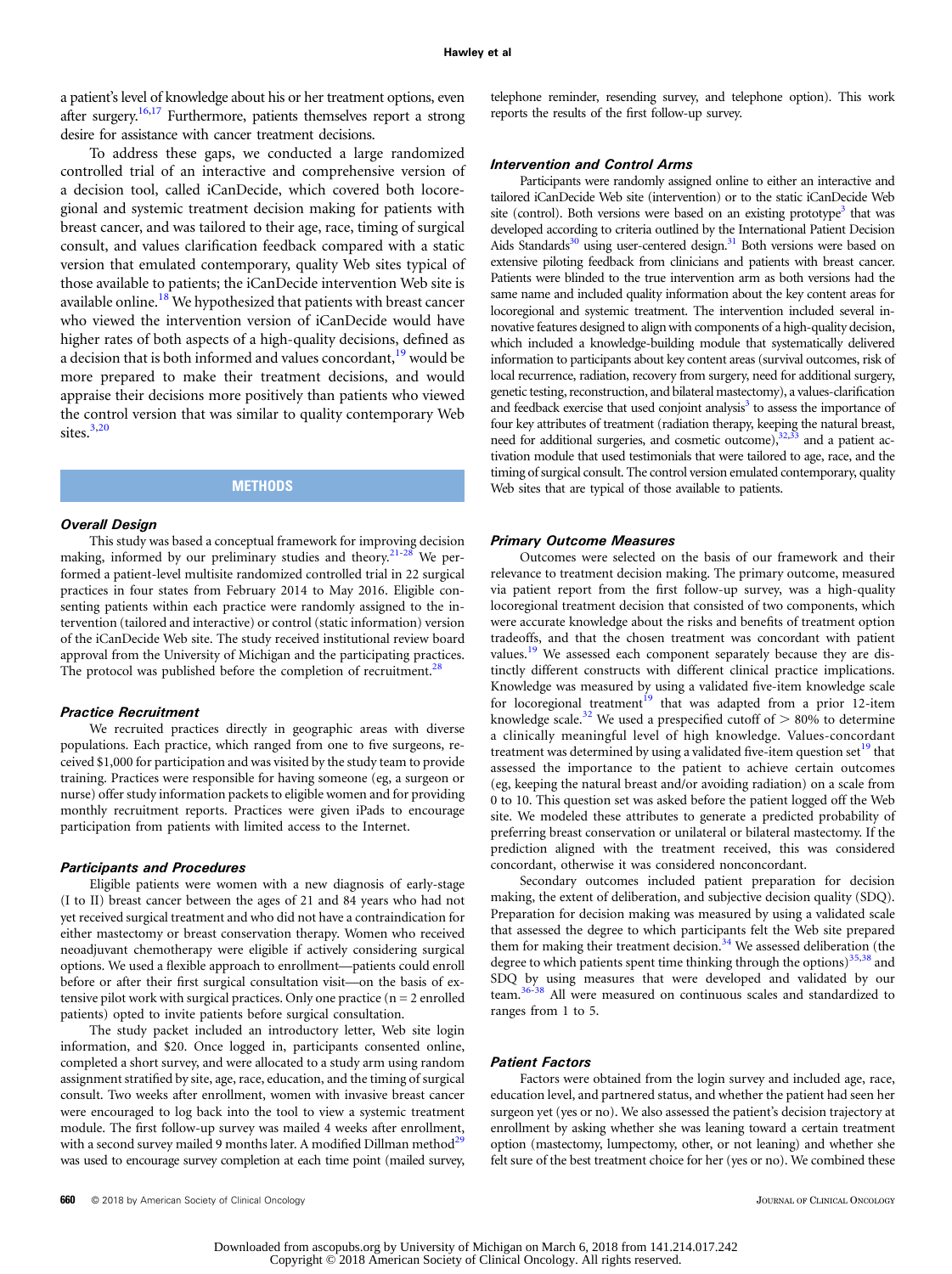two questions into a binary measure—leaning strongly toward a treatment option (yes to leaning and to being sure) versus other combinations.

#### Web Site Use and Satisfaction

Patients were asked to indicate whether they thought the Web site was easy to use, helpful in decision making, helpful in thinking about pros and cons, and whether they would recommend it to other patients with breast cancer. Participants were also asked to rate their satisfaction with regard to the Web site's length and the amount of information available. Finally, we asked whether patients contacted their surgeon's office after viewing the Web site (yes or no).

#### Sample Size

Our prior research provided the assumptions with which to determine the sample size for this study.<sup>[16](#page-6-0),[27,39,40](#page-6-0)</sup> We estimated a need to recruit 222 patients per arm  $(N = 444)$ . Assuming that 76% of participants would complete the primary outcome assessment, this would result in a final sample size of 340 (170 patients per arm), which would ensure 80% power ( $\alpha$  = .05) to detect differences of 10% to 15% in high-quality decisions between patients in the intervention and control arms with an intracluster correlation of 0.01 to 0.04. We exceeded the recruitment goal to increase the power to detect differences in secondary outcomes. Data remained blinded and locked until after all data collection was completed.

#### Statistical Methods

All primary analyses were prespecified and followed the published protocol.<sup>[28](#page-6-0)</sup> We used an intention-to-treat analysis such that all patients who were randomly assigned were included in analyses. $41$  We first examined whether random assignment balanced the distribution of demographic and clinical factors across two arms. Because these covariates are balanced across two arms, we conducted unadjusted analyses of the primary outcome (high-quality decision) and its two components—knowledge and values-concordant treatment—using generalized linear mixed models with logit link function to evaluate the effect of intervention. We then conducted unadjusted analyses of secondary outcomes to evaluate the hypothesis that patients in the intervention arm would have higher rates of deliberation, decision preparation, and SDQ than patients in the control arm, using linear mixed models.

In adjusted analyses of primary and secondary outcomes using mixed models, we considered patient age, race, education, marital status at enrollment, cancer stage (ductal carcinoma in situ  $\nu$  not), and treatment received (mastectomy  $\nu$  not) as covariates in the models. Participants with missing items for outcomes or covariates ( $\leq$  5%) were excluded from analyses.

In post hoc unadjusted analyses, we examined the association between the study arm (intervention  $\nu$  control) and the two outcomes significant in the primary and secondary outcomes analyses—knowledge and decision preparation—separately by baseline treatment decision trajectory, and we evaluated the interaction between decision trajectory and study arm. We used generalized linear mixed models for knowledge and linear mixed models for decision preparation. Detailed analyses can be found in the Data Supplement. Analyses were performed by using SAS (SAS/STAT User's Guide, Version 9.4; SAS Institute, Cary, NC).

## RESULTS

## Participant Characteristics

Study packets were distributed to 1,084 patients, of whom 567 (52.3%) visited the Web site and, of these, 537 (94.7%) were eligible, created an account, and completed an enrollment survey

([Fig 1](#page-3-0)). The response rate to the first follow-up survey was 92%  $(n = 496)$  in both the intervention  $(n = 245)$  and control  $(n = 251)$ arms. Nonrespondents to the survey were more likely to be black and not married ( $P < .05$ ), but similar with regard to other demographic factors. Study arms were balanced with regard to demographic and treatment factors. Approximately two thirds of patients were strongly leaning toward a treatment option at enrollment in each study arm. The majority of patients in both arms completed their respective Web site review, but completion rates in the intervention arm were higher in white patients than in minority patients (95.3%  $\nu$  78.8%, respectively;  $P < .001$ ). Patients in the intervention arm spent, on average, 46 minutes reviewing the Web site compared with 21 minutes for patients in the control arm ([Table 1\)](#page-4-0).

### Outcomes Analyses

Overall, compared with patients in the control arm, more patients in the intervention arm achieved a high-quality decision (49.6%  $v$  33.3%;  $P = .0004$ ) and had high knowledge (60.7%  $v$ ) 42.5%;  $P < .001$ ). There was no difference in values-concordant treatment outcome between arms (78.6% in the intervention arm, and 81.4% in the control arm;  $P = .45$ ).

Primary outcomes analyses found that patients in the intervention arm had higher odds of making a high-quality decision than patients in the control arm (odds ratio [OR], 2.00; 95% CI, 1.37 to 2.92;  $P = .0004$ ), as well as of high knowledge (OR, 2.19; 95% CI, 1.51 to 3.18;  $P < .001$ ), but not of values-concordant treatment. Patients in the intervention arm also more often had high decision preparation than did patients in the control arm (estimate, 0.18; 95% CI, 0.02 to 0.34;  $P = .027$ ). There were no differences in deliberation or SDQ by arm ([Table 2](#page-4-0)). In multivariable analyses, patients in the intervention arm had significantly higher odds of a high-quality decision (OR, 1.94; 95% CI, 1.31 to 2.86), high knowledge (OR, 2.18; 95% CI, 1.47 to 3.24), and higher decision preparation (estimate, 0.18; 95% CI, 0.024 to 0.34; [Table 3](#page-5-0)).

#### Post Hoc Analysis

The effect of being in the tailored and interactive iCan-Decide arm, relative to the control arm, on high knowledge was similar for women who strongly leaned toward a treatment at enrollment compared with those who did not (OR, 2.29; 95% CI, 1.44 to 3.65 v OR, 2.20; 95% CI, 1.10 to 4.39; [Fig 2](#page-5-0)). There was a similar effect for decision preparation (estimate, 0.27; 95% CI, 0.02 to 0.52 for strongly leaning; estimate, 0.14; 95% CI,  $-0.06$  to 0.34 for not strongly leaning; results are reported in the Data Supplement). No significant interactions were observed between decision trajectory and intervention arms for both knowledge and decision preparation.

#### Patient Appraisal of the Web Sites

Nearly 90% of patients in both arms reported that the Web site was easy to use, 60% said it was helpful in their decision making, and most (85.1% in the intervention arm, and 79.4% in the control arm) would recommend it to others. More patients in the intervention arm reported that the Web site helped in thinking about the pros and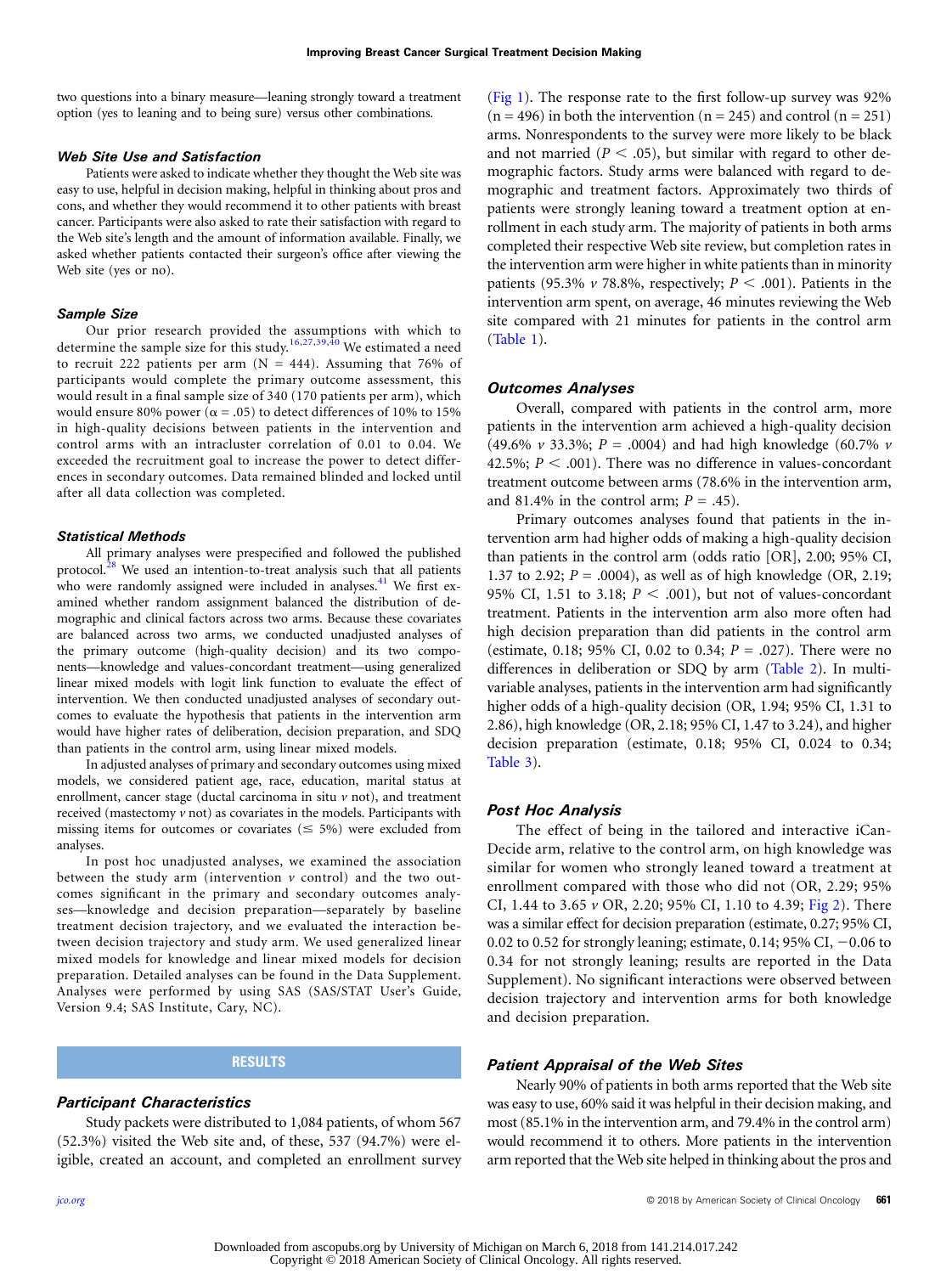#### Hawley et al

<span id="page-3-0"></span>

cons that mattered most than did patients in the control arm (79.2%  $v$  67.0%;  $P = .039$ ). More patients in the control arm reported that the length was just right (85.6%  $\nu$  75.0%;  $P = .04$ ), but similar numbers reported that the amount of information was just right

(79.9% in the intervention arm, and 75.8% in the control arm;  $P = .08$ ). Finally, there was a trend toward more patients in the intervention arm contacting their surgeon's office after using the Web site  $(31.2\% \nu 20.9\%; P=.12)$ .

662 © 2018 by American Society of Clinical Oncology **Secure American** Structure and Tournal Of Clinical ONCOLOGY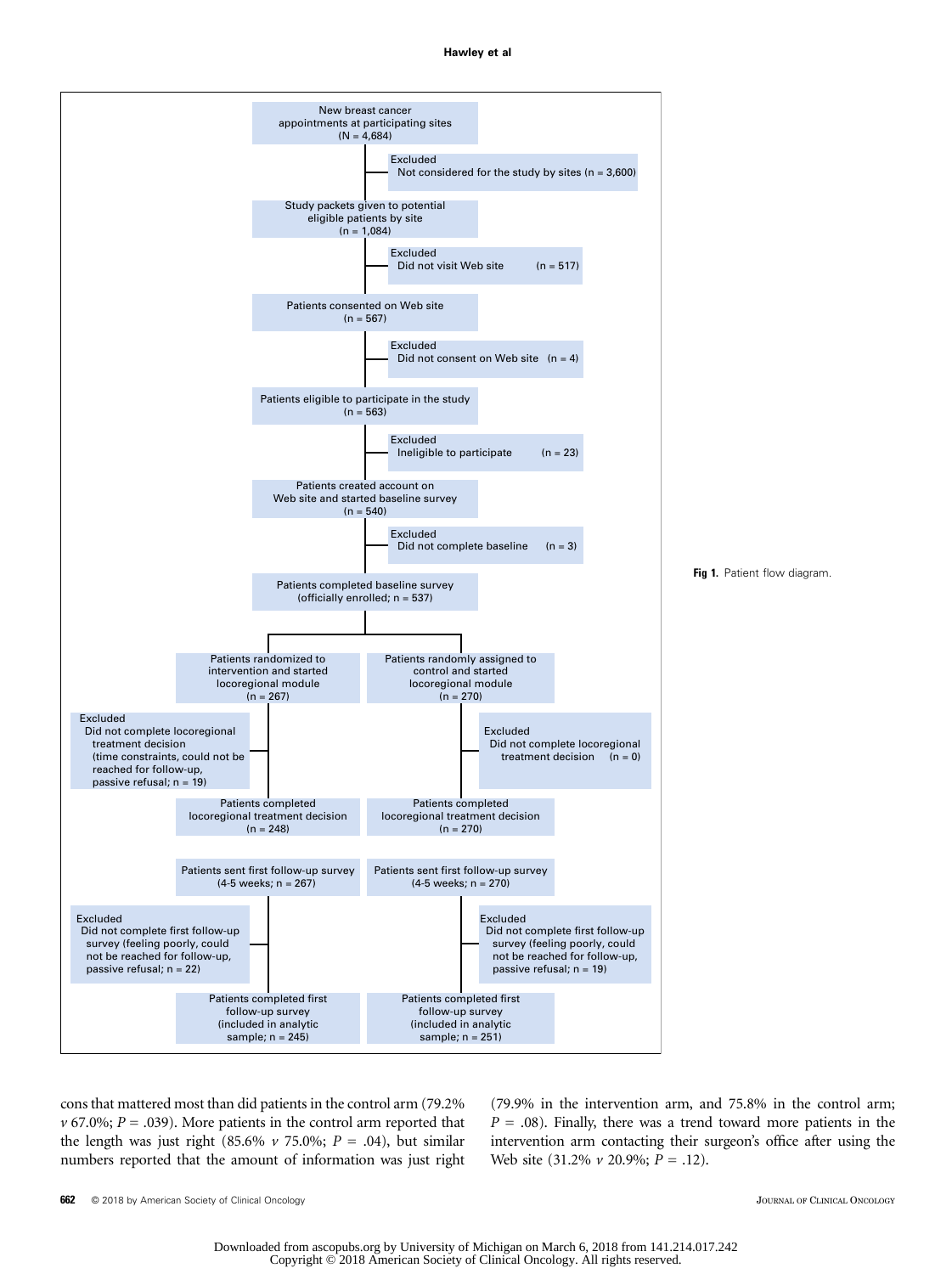<span id="page-4-0"></span>

| Table 1. Demographic and Other Characteristics Among Patients Who<br>Enrolled in the iCanDecide Study ( $N = 537$ ) |                            |                                 |  |  |
|---------------------------------------------------------------------------------------------------------------------|----------------------------|---------------------------------|--|--|
| Characteristic                                                                                                      | Control Arm<br>$(n = 270)$ | Intervention Arm<br>$(n = 267)$ |  |  |
| Mean age at diagnosis (SD), years                                                                                   | 57.0 (10.9)                | 56.5 (10.7)                     |  |  |
| Race                                                                                                                |                            |                                 |  |  |
| White                                                                                                               | 212 (79)                   | 210 (79)                        |  |  |
| <b>Black</b>                                                                                                        | 45 (17)                    | 42 (16)                         |  |  |
| Other (Asian, Hispanic, American<br>Indian, other/multiracial)                                                      | 13 (5)                     | 15 (6)                          |  |  |
| Education                                                                                                           |                            |                                 |  |  |
| High school graduate or less                                                                                        | 58 (21)                    | 57 (21)                         |  |  |
| Some college or college graduate                                                                                    | 145 (54)                   | 148 (55)                        |  |  |
| Some graduate school or completed<br>graduate school                                                                | 67 (25)                    | 62 (23)                         |  |  |
| Married/partnered                                                                                                   |                            |                                 |  |  |
| No.                                                                                                                 | 83 (31)                    | 64 (24)                         |  |  |
| Yes<br>Leaning toward treatment option and                                                                          | 187 (69)                   | 203 (76)                        |  |  |
| sure about choice                                                                                                   |                            |                                 |  |  |
| N <sub>o</sub>                                                                                                      | 95 (35)                    | 89 (33)                         |  |  |
| Yes                                                                                                                 | 175 (65)                   | 178 (67)                        |  |  |
| Treatment received                                                                                                  |                            |                                 |  |  |
| Lumpectomy                                                                                                          | 165 (61)                   | 170 (64)                        |  |  |
| Unilateral mastectomy                                                                                               | 28 (10)                    | 28 (10)                         |  |  |
| Bilateral mastectomy                                                                                                | 50 (19)                    | 44 (16)                         |  |  |
| Other/missing data                                                                                                  | 27 (10)                    | 25 (9)                          |  |  |
| Reconstruction received                                                                                             |                            |                                 |  |  |
| N <sub>o</sub>                                                                                                      | 185 (69)                   | 183 (69)                        |  |  |
| <b>Yes</b>                                                                                                          | 60 (22)                    | 59 (22)                         |  |  |
| Missing data<br>Neoadjuvant chemotherapy received                                                                   | 25(9)                      | 25(9)                           |  |  |
| Yes                                                                                                                 | 23(9)                      | 26 (10)                         |  |  |
| No.                                                                                                                 | 227 (84)                   | 219 (82)                        |  |  |
| Unknown/missing data                                                                                                | 20 (7)                     | 22(8)                           |  |  |
| Paradata                                                                                                            |                            |                                 |  |  |
| Mean locoregional Web site module<br>completion time (SD), minutes                                                  | 21 (17)                    | 46 (27)                         |  |  |
| Patients who completed the<br>locoregional Web site module                                                          | 270 (100)                  | 248 (93)                        |  |  |

NOTE. Data are given as No. (%) unless otherwise noted.

Abbreviation: SD, standard deviation.

## **DISCUSSION**

We found that an interactive and tailored breast cancer treatment decision tool improved decision quality and prepared patients for decision making compared with a high-quality static information Web site. This suggests that an interactive design is important to enhance the potential benefit of decision tools in practice. Most patients completed the components of the intervention Web site and positively appraised its ease of use and salience for treatment decision making.

The improvement in decision quality stemmed largely from improvements in knowledge about the risks and benefits of treatments. This is promising as the knowledge-building module was developed to address large deficits in knowledge about treatment after the diagnosis of curable breast cancer,<sup>[16,43-45](#page-6-0)</sup> and incorporated interactive learning principles. Our results are consistent with those reported by others who found that decision aids have a positive effect on knowledge.<sup>46</sup> Of importance, we observed improvements in knowledge and decision preparedness regardless of the patient's decision trajectory at the time of enrollment (strength of leaning toward a treatment). This suggests that tools can be deployed flexibly in practice even after the first visit, with positive effects on decision outcomes. At the same time, our study highlights persistent gaps in decision making about treatment; approximately 40% of patients in the intervention arm did not achieve high knowledge about treatment tradeoffs, and 60% did not achieve high decision preparation, which suggests that there is still considerable room for improving the decision-making process.

Being in the intervention arm did not affect values-concordant treatment, which was generally high across arms ( $> 80\%$ ). This is consistent with a recent review of decision aids that found little evidence that decision aids influence the receipt of values-congruent treatment.<sup>15</sup> This supports the importance of knowledge as a key component of high-quality decisions, as uninformed values-driven choices have been shown to be associated with more extensive treatment.<sup>[17](#page-6-0)</sup>

The high rate of values-concordant treatment that was observed in the study may be a result, in part, of patients already having clear treatment preferences after their surgical visit, when virtually all patients in our study viewed the Web sites. Whereas the ideal time to support shared decision making may be before consultations, we found that few surgeons are willing to provide patients with previsit materials about the treatment of breast cancer. Although electronic health systems may improve this process, $47$  our results underscore the importance of offering tools even after surgical consults, when patients are often still making these critical decisions.

| Qutcome                                                                    | Intervention ( $n = 251$ )<br>% (No.)* | Control ( $n = 245$ )<br>% (No.)* | Intervention v Control<br>OR (95% CI)+ | $P+$   |
|----------------------------------------------------------------------------|----------------------------------------|-----------------------------------|----------------------------------------|--------|
|                                                                            |                                        |                                   |                                        |        |
| High-quality decision (high knowledge plus<br>values-concordant treatment) | 49.6 (113)                             | 33.3 (80)                         | 2.00 (1.37 to 2.92)                    | .0004  |
| High knowledge                                                             | 60.7 (148)                             | 42.5 (105)                        | 2.19 (1.51 to 3.18)                    | < .001 |
| Values-concordant treatment                                                | 78.6 (180)                             | 81.4 (197)                        | $0.86$ (0.54 to 1.35)                  | .45    |
|                                                                            | Mean (SD)                              | Mean (SD)                         | Coefficient (95% CI)                   |        |
| Secondary                                                                  |                                        |                                   |                                        |        |
| Decision preparation                                                       | 3.9(0.9)                               | 3.7(0.9)                          | 0.18 (0.02 to 0.34)                    | .027   |
| Deliberation                                                               | 3.9(0.8)                               | 3.9(0.8)                          | $0.07$ (-0.09 to 0.20)                 | .45    |
| Subjective decision quality                                                | 4.5(0.5)                               | 4.4(0.6)                          | $0.06$ (-0.04 to 0.16)                 | .25    |

Abbreviations: OR, odds ratio; SD, standard deviation.

\*The denominators of percentages vary slightly as a result of missing values.

†Generalized linear mixed models with logit link were used for primary outcomes, and linear mixed models were used for secondary outcomes.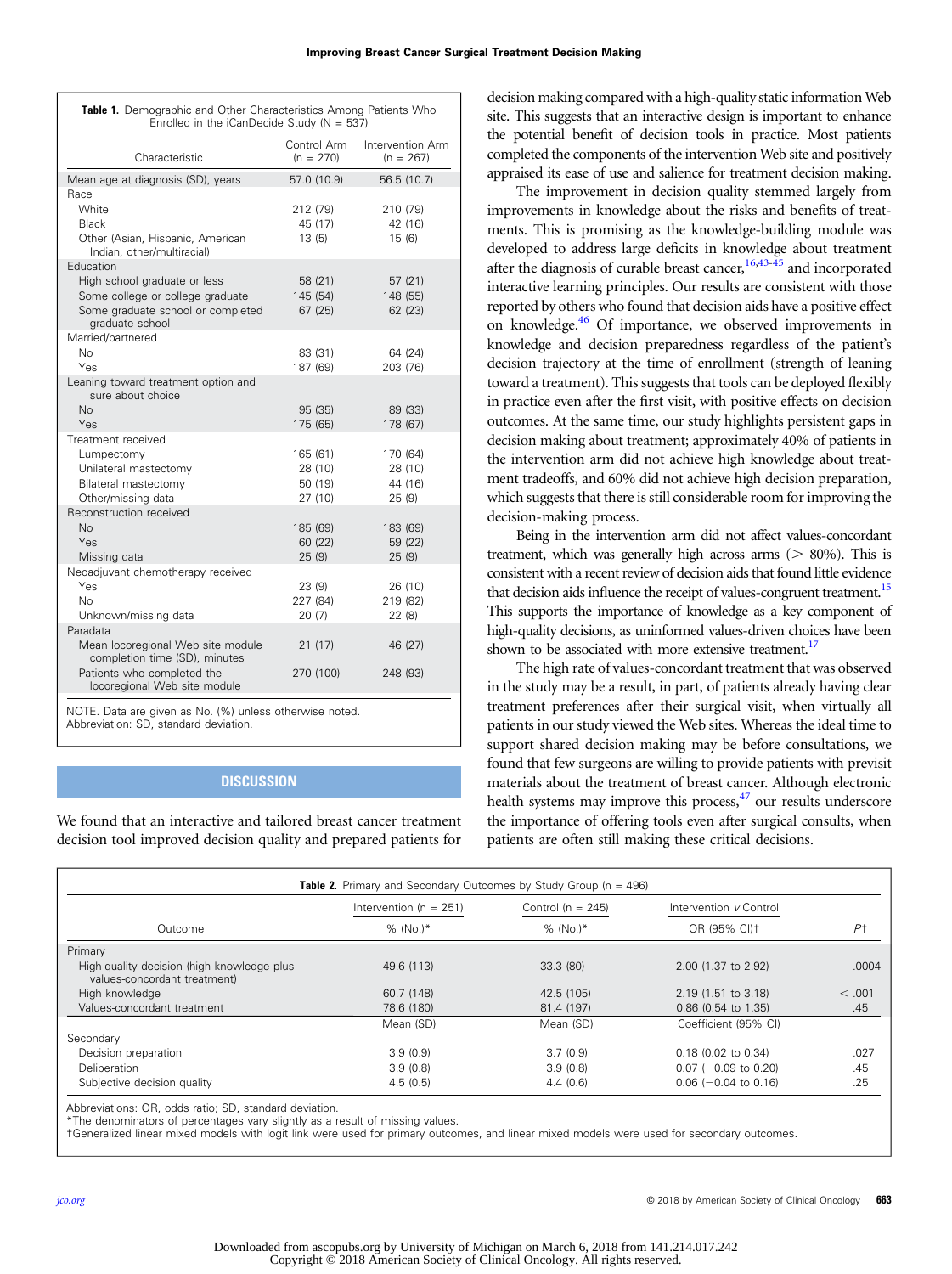#### Hawley et al Hawley et al

<span id="page-5-0"></span>

| Variable                                    | <b>High-Quality Decision</b><br>$(n = 493)$ , OR (95% CI) | High Knowledge*<br>$(n = 493)$ , OR (95% CI) | High Decision Preparation+<br>$(n = 488)$ , Estimate (95% CI) |
|---------------------------------------------|-----------------------------------------------------------|----------------------------------------------|---------------------------------------------------------------|
| Intervention study group (v control)        | 1.94 (1.31 to 2.86) <sup>†</sup>                          | 2.18 (1.47 to 3.24) <sup>†</sup>             | $0.18$ (0.038 to 0.34)‡                                       |
| Age (in 10 years)                           | $0.78$ (0.64 to 0.95)‡                                    | $0.60$ (0.49 to 0.74) <sup>+</sup>           | $0.89$ (0.010 to 0.17) ‡                                      |
| White ( <i>v</i> other)                     | 1.44 (0.84 to 2.46)                                       | 2.26 (1.32 to 3.85)§                         | $-0.39$ ( $-0.60$ to $-0.18$ ) <sup>+</sup>                   |
| College graduate school (v college or less) | 1.88 (1.10 to 3.23)‡                                      | 2.13 (1.27 to 3.57)§                         | $-0.036$ ( $-0.24$ to 0.17)                                   |
| Married/partnered (v not)                   | 1.49 (0.90 to 2.46)                                       | 1.79 (1.10 to 2.90)‡                         | $0.096$ (-0.09 to 0.29)                                       |

NOTE. Generalized linear mixed models with logit link function were used to model high-quality decision and knowledge, and linear mixed models were used for decision preparation, accounting for patient clustering within practices. Results are similar when we included clinical factors (stage and treatment), and when we excluded patients who had neoadjuvant chemotherapy treatment or adjusted for the timing of the surgeon visit or baseline treatment decision leaning. Abbreviation: OR, odds ratio.

\*High knowledge: a cutoff of  $\geq 80\%$  correct; decision preparation: the higher the value, the more prepared for decision making.<br> $tP < 0.01$ 

†P , .001. ‡P , .05.

 $$P < .01$ .

As with other interactive decision aids, there was a potential patient burden associated with the intervention version of iCanDecide. Patients spent, on average, more than 40 minutes completing the tool, which included several interactive components. Patients had the option to participate at the clinic via an iPad, but nearly all chose to view it at home. Yet no patient expressed concerns about the length, and more patients in the intervention arm reported that the Web site helped them think about the pros and cons of treatment. Although the interactive nature of the intervention arm may have better personalized the Web site, interactivity can be confusing and cumbersome if not developed with high-quality standards as done in our study. $31$ Decision tools that engage patients at their desired level may be most effective. The race disparity in the completion rates in the intervention arm underscores the need to build tools that minimize cognitive burden and maximize usability across all types of patients.

Strengths of this study include the large sample size, high participation rates, the community-based deployment, and validated measures of decision quality. Yet there were some limitations. Whereas there was no true usual care arm in the study, many patients with breast and other cancers seek information online after their diagnosis to get information about treatment.<sup>48</sup> Although we achieved good representation of patients across subgroups, there remain limits to generalizability to all racial and socioeconomic groups. Some women with limited access or lower facility with the Internet may not have enrolled in our study, despite providing practices with an iPad.



**Fig 2.** High knowledge by decision trajectory status and study group. Odds ratios (ORs) were obtained using generalized linear mixed models for knowledge comparing the intervention arm with the control group.

Whereas the iCanDecide intervention included innovative features, it was not possible to include all patient values in the values clarification exercise. Finally, characteristics of the 48% of women who were invited but did not enroll are unknown.

Treatment decision making after a breast cancer diagnosis is complex and unfurls variably across patients and practices.<sup>[49](#page-6-0)</sup> We found that a tailored, interactive version of a patient-facing decision tool—iCanDecide—delivered flexibly in this context can improve key aspects of decision making. Our results underscore the demand for such tools on the part of patients with newly diagnosed breast cancer. Yet our study suggests important areas for future work to optimize informed decision making and patient appraisal of the process, including fully integrating the tools into clinical workflows to better engage clinicians in discussions with their patients, and comparing decision aids with other approaches, such as patient personal coaching.  $46,50$  $46,50$  $46,50$ Implementation studies are needed to better determine how to deploy and evaluate such tools as iCanDecide in the context of surgeon and practice variation. Innovative strategies are needed to ensure that these tools can be broadly deployed to improve patient-clinician decision making.

## AUTHORS' DISCLOSURES OF POTENTIAL CONFLICTS OF INTEREST

Disclosures provided by the authors are available with this article at [jco.org](http://jco.org).

## AUTHOR CONTRIBUTIONS

Conception and design: Sarah T. Hawley, Yun Li, Lawrence C. An, Kenneth Resnicow, Nancy K. Janz, Michael S. Sabel, Angela Fagerlin, Monica Morrow, Reshma Jagsi, Timothy P. Hofer, Steven J. Katz Financial support: Sarah T. Hawley, Reshma Jagsi, Steven J. Katz Administrative support: Steven J. Katz

Collection and assembly of data: Sarah T. Hawley, Yun Li, Kevin C. Ward, Steven J. Katz

Data analysis and interpretation: Sarah T. Hawley, Yun Li, Kenneth Resnicow, Reshma Jagsi, Timothy P. Hofer, Steven J. Katz Manuscript writing: All authors

Final approval of manuscript: All authors

Accountable for all aspects of the work: All authors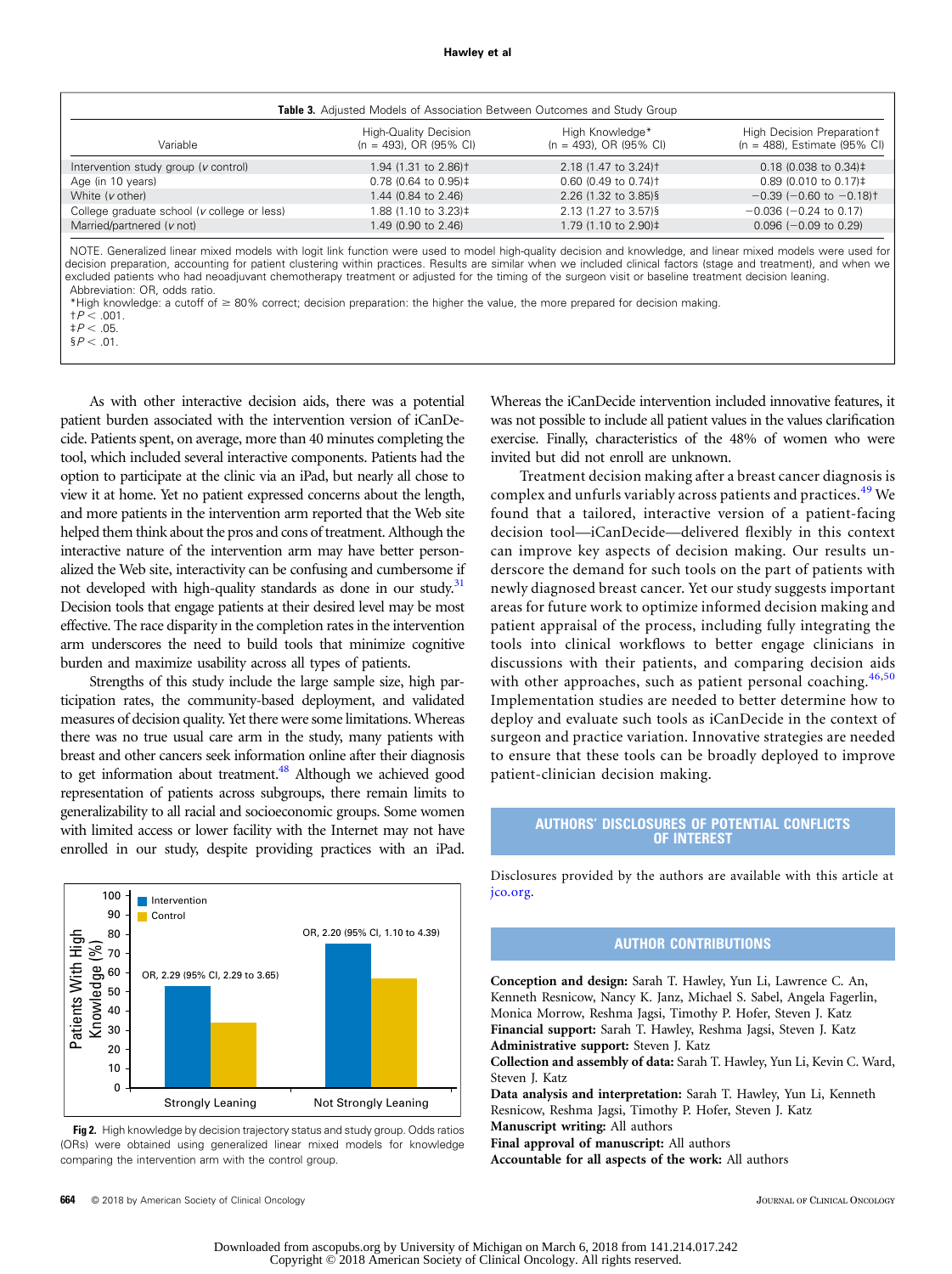## **REFERENCES**

<span id="page-6-0"></span>1. Lee CN, Chang Y, Adimorah N, et al: Decision making about surgery for early-stage breast cancer. J Am Coll Surg 214:1-10, 2012

2. Fowler FJ Jr, Levin CA, Sepucha KR: Informing and involving patients to improve the quality of medical decisions. Health Aff (Millwood) 30:699-706, 2011

3. Hawley ST, Newman L, Griggs JJ, et al: Evaluating a decision aid for improving decision making in patients with early-stage breast cancer. Patient 9:161-169, 2016

4. Nicholas Zdenkowski, Butow P, Tesson S, et al: A systematic review of decision aids for patients making a decision about treatment for early breast cancer. Breast 26:31-45, 2016

5. Stacey D, Légaré F, Col NF, et al: Decision aids for people facing health treatment or screening decisions. Cochrane Database Syst Rev 2014:CD001431, 2014

6. Waljee JF, Rogers MA, Alderman AK: Decision aids and breast cancer: Do they influence choice for surgery and knowledge of treatment options? J Clin Oncol 25:1067-1073, 2007

7. Goel V, Sawka CA, Thiel EC, et al: Randomized trial of a patient decision aid for choice of surgical treatment for breast cancer. Med Decis Making 21: 1-6, 2001

8. Street RL Jr, Voigt B, Geyer C Jr, et al: Increasing patient involvement in choosing treatment for early breast cancer. Cancer 76:2275-2285, 1995

9. Whelan T, Sawka C, Levine M, et al: Helping patients make informed choices: A randomized trial of a decision aid for adjuvant chemotherapy in lymph node-negative breast cancer. J Natl Cancer Inst 95: 581-587, 2003

10. Whelan T, Levine M, Willan A, et al: Effect of a decision aid on knowledge and treatment decision making for breast cancer surgery: A randomized trial. JAMA 292:435-441, 2004

11. Heller L, Parker PA, Youssef A, et al: Interactive digital education aid in breast reconstruction. Plast Reconstr Surg 122:717-724, 2008

12. Jibaja-Weiss ML, Volk RJ, Granchi TS, et al: Entertainment education for breast cancer surgery decisions: A randomized trial among patients with low health literacy. Patient Educ Couns 84:41-48, 2011

13. Lam WW, Chan M, Or A, et al: Reducing treatment decision conflict difficulties in breast cancer surgery: A randomized controlled trial. J Clin Oncol 31:2879-2885, 2013

14. Vodermaier A, Caspari C, Koehm J, et al: Contextual factors in shared decision making: A randomised controlled trial in women with a strong suspicion of breast cancer. Br J Cancer 100:590-597, 2009

15. Stacey D, Légaré F, Lewis K, et al: Decision aids for people facing health treatment or screening decisions. Cochrane Database Syst Rev 4:CD001431, 2017

16. Fagerlin A, Lakhani I, Lantz PM, et al: An informed decision? Breast cancer patients and their knowledge about treatment. Patient Educ Couns 64: 303-312, 2006

17. Jagsi R, Hawley ST, Griffith KA, et al: Contralateral prophylactic mastectomy decisions in a population-based sample of patients with earlystage breast cancer. JAMA Surg 152:274-282, 2017

18. Cancer Surveillance and Outcomes Research Team: Tools and resources. [http://cansort.med.umich.](http://cansort.med.umich.edu/research/tools-and-resources/) [edu/research/tools-and-resources/](http://cansort.med.umich.edu/research/tools-and-resources/)

19. Sepucha KR, Belkora JK, Chang Y, et al: Measuring decision quality: Psychometric evaluation of a new instrument for breast cancer surgery. BMC Med Inform Decis Mak 12:51, 2012

20. American Society of Clinical Oncology: Cancer.net. <https://www.cancer.net/>

21. Janz NK, Becker MH: The health belief model: A decade later. Health Educ Q 11:1-47, 1984

22. Bandura A: Social Foundations of Thought and Action: A Social Cognitive Theory (ed 1). Englewood Cliffs, NJ, Prentice Hall, 1986

23. Aday LA, Andersen R: A framework for the study of access to medical care. Health Serv Res 9: 208-220, 1974

24. Green L, Kreuter M: Health Program Planning: An Educational and Ecological Approach (ed 4). New York, NY, McGraw-Hill Higher Education, 2005

25. Hawley ST, Griggs JJ, Hamilton AS, et al: Decision involvement and receipt of mastectomy among racially and ethnically diverse breast cancer patients. J Natl Cancer Inst 101:1337-1347, 2009

26. Lantz PM, Janz NK, Fagerlin A, et al: Satisfaction with surgery outcomes and the decision process in a population-based sample of women with breast cancer. Health Serv Res 40:745-767, 2005

27. Janz NK, Mujahid MS, Hawley ST, et al: Racial/ ethnic differences in adequacy of information and support for women with breast cancer. Cancer 113: 1058-1067, 2008

28. Hawley ST, Li Y, Jeanpierre LA, et al: Study protocol: A randomized controlled trial of a comprehensive breast cancer treatment patient decision tool (iCanDecide). Contemp Clin Trials Commun 5: 123-132, 2017

29. Dillman D, Smyth J, Christian L: Internet, Mail, and Mixed-Mode Surveys: The Tailored Design Method (ed 3). Hoboken, NY, John Wiley & Sons, 2009

30. Elwyn G, O'Connor A, Stacey D, et al: Developing a quality criteria framework for patient decision aids: Online international Delphi consensus process. BMJ 333:417, 2006

31. De Vito Dabbs A, Myers BA, Mc Curry KR, et al: User-centered design and interactive health technologies for patients. Comput Inform Nurs 27: 175-183, 2009

32. Lee CN, Dominik R, Levin CA, et al: Development of instruments to measure the quality of breast cancer treatment decisions. Health Expect 13: 258-272, 2010

33. Collins ED, Moore CP, Clay KF, et al: Can women with early-stage breast cancer make an informed decision for mastectomy? J Clin Oncol 27: 519-525, 2009

34. Bennett C, Graham ID, Kristjansson E, et al: Validation of a preparation for decision making scale. Patient Educ Couns 78:130-133, 2010

35. Elwyn G, Frosch D, Volandes AE, et al: Investing in deliberation: A definition and classification of decision support interventions for people facing difficult health decisions. Med Decis Making 30:701-711, 2010

36. Resnicow K, Abrahamse P, Tocco RS, et al: Development and psychometric properties of a brief measure of subjective decision quality for breast cancer treatment. BMC Med Inform Decis Mak 14: 110, 2014

37. Martinez KA, Resnicow K, Williams GC, et al: Does physician communication style impact patient report of decision quality for breast cancer treatment? Patient Educ Couns 99:1947-1954, 2016

38. Wallner LP, Abrahamse P, Uppal JK, et al: Involvement of primary care physicians in the decision making and care of patients with breast cancer. J Clin Oncol 34:3969-3975, 2016

39. Hawley ST, Fagerlin A, Janz NK, et al: Racial/ ethnic disparities in knowledge about risks and benefits of breast cancer treatment: Does it matter where you go? Health Serv Res 43:1366-1387, 2008

40. Hawley ST, Janz NK, Hamilton A, et al: Latina patient perspectives about informed treatment decision making for breast cancer. Patient Educ Couns 73:363-370, 2008

41. Moher D, Hopewell S, Schulz KF, et al: CONSORT 2010 Explanation and Elaboration: Updated guidelines for reporting parallel group randomised trials. J Clin Epidemiol 63:e1-e37, 2010 42. Reference deleted.

43. Bleicher RJ, Abrahamse P, Hawley ST, et al: The influence of age on the breast surgery decision-making process. Ann Surg Oncol 15:854-862, 2008

44. Nold RJ, Beamer RL, Helmer SD, et al: Factors influencing a woman's choice to undergo breastconserving surgery versus modified radical mastectomy. Am J Surg 180:413-418, 2000

45. Molenaar S, Oort F, Sprangers M, et al: Predictors of patients' choices for breast-conserving therapy or mastectomy: A prospective study. Br J Cancer 90:2123-2130, 2004

46. Agency for Healthcare Research and Quality: Decision Aids for Cancer Screening and Treatment. <https://www.ncbi.nlm.nih.gov/books/NBK269405/>

47. DuBenske LL, Gustafson DH, Shaw BR, et al: Web-based cancer communication and decision making systems: Connecting patients, caregivers, and clinicians for improved health outcomes. Med Decis Making 30:732-744, 2010

48. An LC, Wallner L, Kirch MA: Online social engagement by cancer patients: A clinic-based patient survey. JMIR Cancer 2:e10, 2016

49. Katz SJ, Hawley ST, Morrow M, et al: Coordinating cancer care: Patient and practice management processes among surgeons who treat breast cancer. Med Care 48:45-51, 2010

50. Epstein RM, Duberstein PR, Fenton JJ, et al: Effect of a patient-centered communication intervention on oncologist-patient communication, quality of life, and health care utilization in advanced cancer: The VOICE randomized clinical trial. JAMA Oncol 3:92-100, 2017

### **Affiliations**

Sarah T. Hawley, Lawrence C. An, Michael S. Sabel, Reshma Jagsi, Timothy P. Hofer, and Steven J. Katz, University of Michigan Medical School; Sarah T. Hawley, Yun Li, Kenneth Resnicow, Nancy K. Janz, and Steven J. Katz, University of Michigan School of Public Health; Sarah T. Hawley, VA Health Center for Clinical Management Research, Ann Arbor, MI; Kevin C. Ward, Emory University, Atlanta, GA; **Angela Fagerlin**, University of Utah, School of Medicine, Salt Lake City, UT; and **Monica Morrow**, Memorial Sloan Kettering Cancer Center, New York, NY.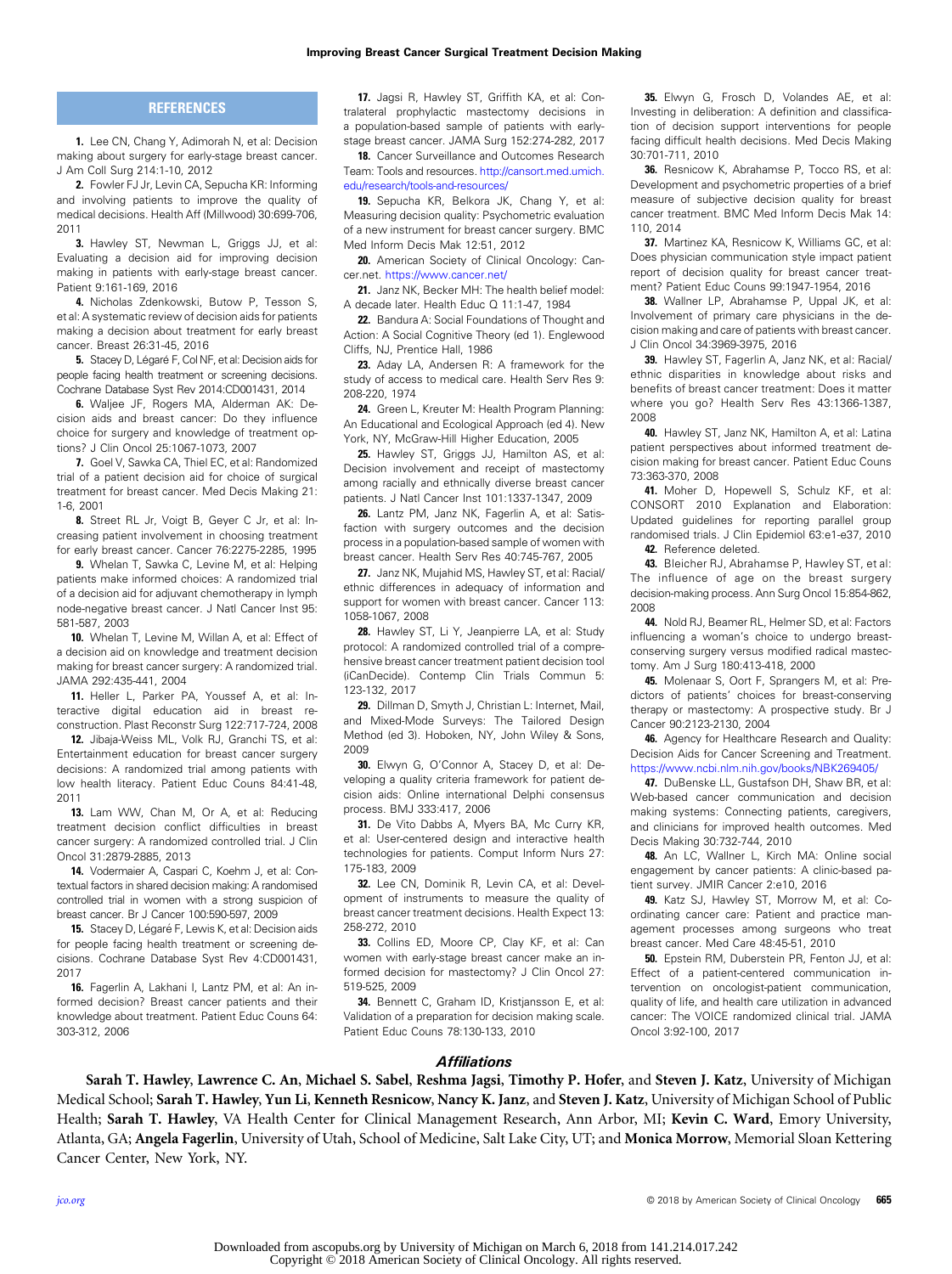#### Hawley et al Hawley et al

## **Support**

Supported by Grant No. P01-CA163233 from the National Cancer Institute to the University of Michigan. Work conducted to develop iCanDecide was done using the University of Michigan Cancer Center Health Communication Shared Resource, which is supported by Grant No. P30-CA46592 from the National Cancer Institute.

# Prior Presentation

a - a - a

Presented at the 55th Annual Meeting of the American Society of Clinical Oncology, Chicago, IL, June 2-6, 2017.

# **Publish in ASCO Journals and Make an Impact!**

Through ASCO's unparalleled reach and reputation, authors have an opportunity to have their research widely read through ASCO's extensive promotion channels.

- In ASCO e-newsletters and journal email alerts
- Via ASCO social media and the journal Twitter Channel
- In select ASCO press releases
- Potential "Exclusive Coverage" in ASCO Connection
- Promotion at more than 20 oncology conferences every year, including the **ASCO Annual Meeting** and ASCO thematic meetings

666 © 2018 by American Society of Clinical Oncology **JOURNAL OF CLINICAL ONCOLOGY** JOURNAL OF CLINICAL ONCOLOGY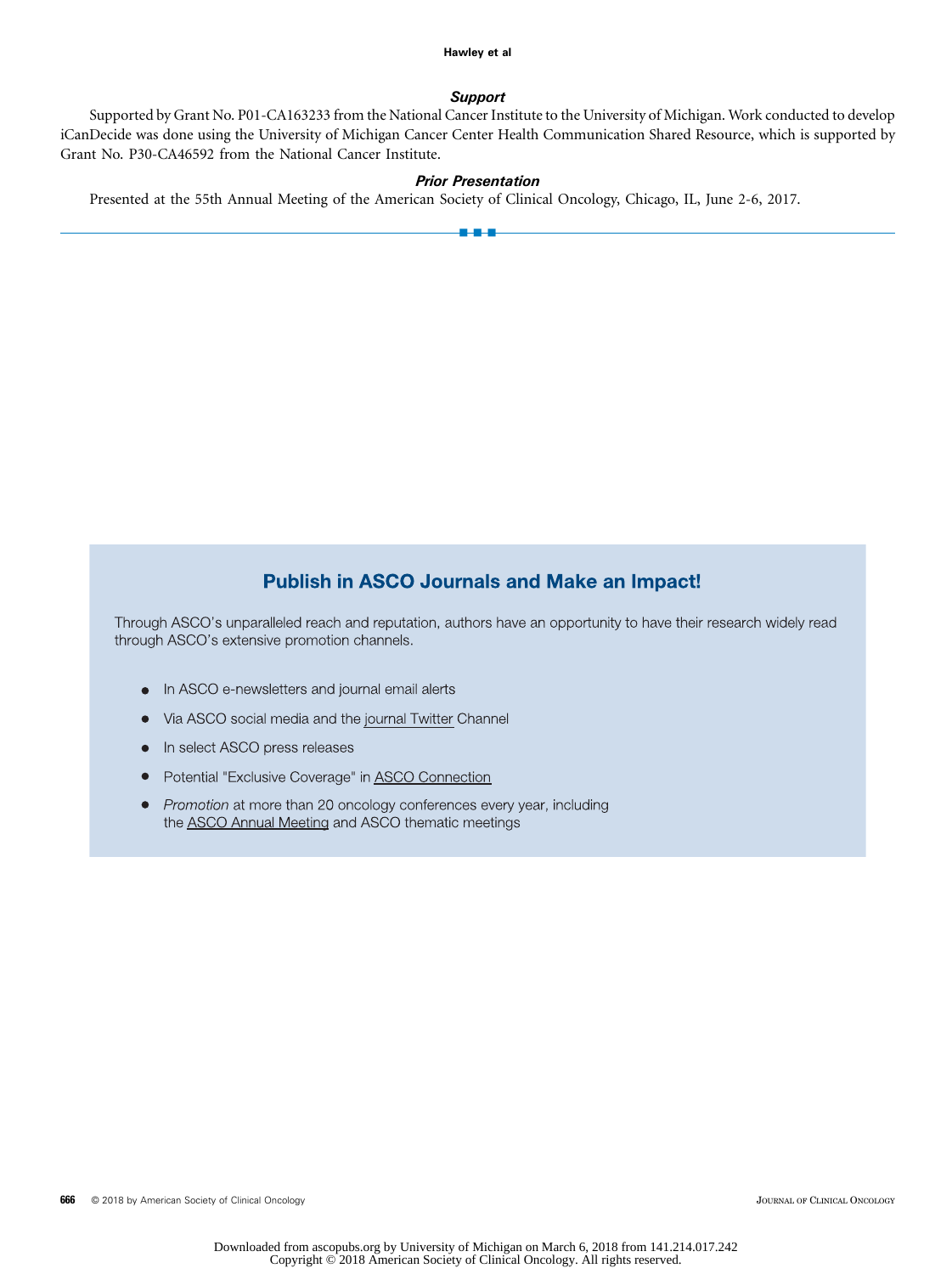### AUTHORS' DISCLOSURES OF POTENTIAL CONFLICTS OF INTEREST

#### Improving Breast Cancer Surgical Treatment Decision Making: The iCanDecide Randomized Clinical Trial

The following represents disclosure information provided by authors of this manuscript. All relationships are considered compensated. Relationships are self-held unless noted. I = Immediate Family Member, Inst = My Institution. Relationships may not relate to the subject matter of this manuscript. For more information about ASCO's conflict of interest policy, please refer to [www.asco.org/rwc](http://www.asco.org/rwc) or [ascopubs.org/jco/site/ifc](http://ascopubs.org/jco/site/ifc).

Sarah T. Hawley No relationship to disclose

Yun Li No relationship to disclose

Lawrence C. An No relationship to disclose

Kenneth Resnicow No relationship to disclose

Nancy K. Janz No relationship to disclose

Michael S. Sabel No relationship to disclose

Kevin C. Ward No relationship to disclose Angela Fagerlin No relationship to disclose

Monica Morrow Honoraria: Company: Genomic Health Consulting or Advisory Role: Genomic Health

Reshma Jagsi Employment: University of Michigan Consulting or Advisory Role: Amgen Research Funding: AbbVie (Inst) Travel, Accommodations, Expenses: Amgen

Timothy P. Hofer No relationship to disclose

Steven J. Katz No relationship to disclose